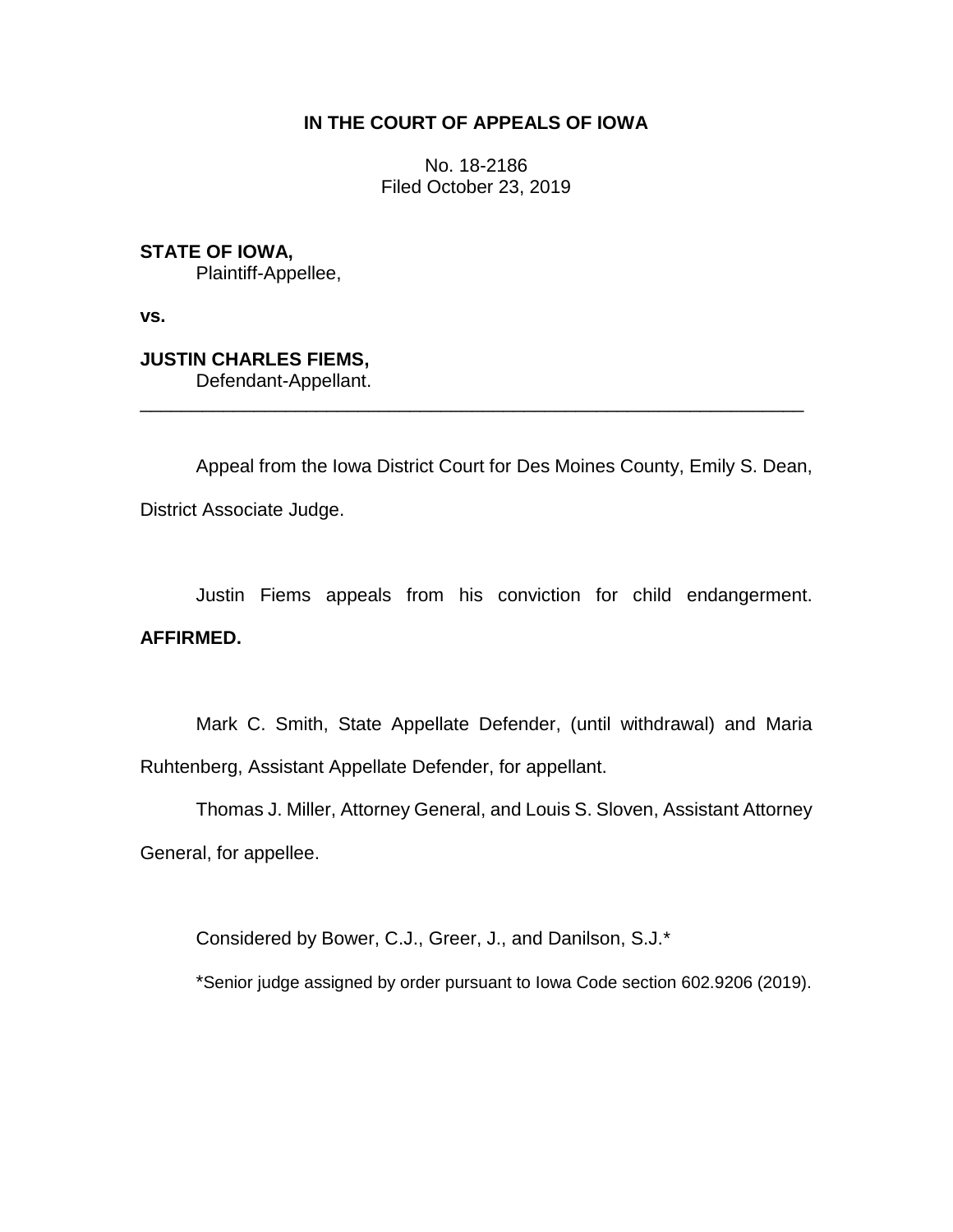## **DANILSON, Senior Judge.**

A jury found Justin Fiems guilty of child endangerment, in violation of Iowa Code section 726.6(1)(a) (2017). Fiems challenges the sufficiency of the evidence that he knowingly acted in a manner creating a substantial risk to the child's physical, mental, or emotional health or safety. We affirm.

We review claims of insufficient evidence for correction of errors at law. *State v. Benson*, 919 N.W.2d 237, 241 (Iowa 2018).

Child endangerment is a general-intent crime. *See* Iowa Code § 726.6(1)(a) (requiring a person to act "knowingly"); *see also Benson*, 919 N.W.2d at 245. "We interpret the word 'knowingly' in this statute to mean 'the defendant acted with knowledge that [he] was creating substantial risk to the child's safety.'" *State v. Leckington*, 713 N.W.2d 208, 214 (Iowa 2006) (quoting *State v. James*, 693 N.W.2d 353, 357 (Iowa 2005)). A defendant's knowledge may be proved not only by direct evidence, but also by reasonable inferences drawn from the surrounding circumstances. *State v. Millsap*, 704 N.W.2d 426, 430 (Iowa 2005).

We acknowledge the difficulties and frustration Fiems faced in solving his adopted child's behavior issues. Notwithstanding, viewing the evidence in the light most favorable to the State—"along with a good dose of common sense," *see Leckington*, 713 N.W.2d at 214*—*by locking his almost-seven-year-old child in a bare basement room for ten to twelve hours a night without access to a bathroom, communication, or egress, the jury could find Fiems knowingly created a substantial risk of emotional, mental, and physical harm. The statute does not require actual harm come to the child; knowingly creating a risk of harm is